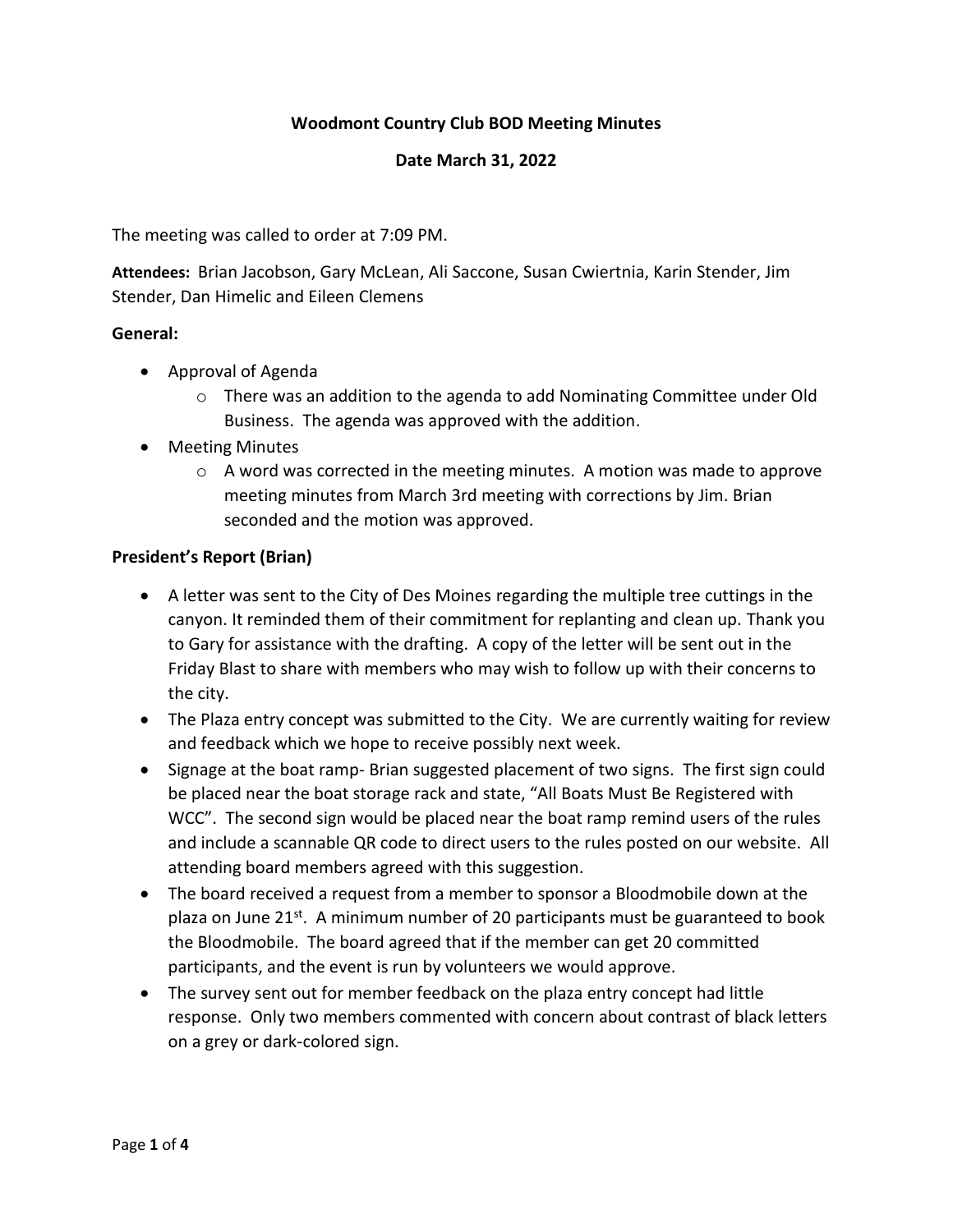# **Treasurer's Report (Eileen)**

• Eileen presented new formats of the Treasurer's report for consideration. One format included a new column for variances to show if a line item is over or under budget. The second format broke down the expenses and net income before special projects and then special projects separately. This format provides visibility to spending from income and reserves. All attending board members approved of the new formats but there was concern with using the term reserves.

### **Old Business**

- Bylaw Committee Update- The committee met on Tuesday after receiving some information from the attorney hired to do the review. There is progress with the language for the rotating 3 year terms and membership definitions. "Inactive Membership" was struck as one of the membership types. They are continuing to work on the changes with the consultant. Membership for owners that have one rental was discussed. The board agreed with having only 2 memberships per lot with individual initiation fees and annual membership dues.
- Plaza Entry Design- There are two design concepts to be discussed. The board discussed including one or two lamps vs. leaving them out of the project since they are a large expense. Due to permitting reasons, the budget for this project needs to be around \$7,000. The board decided to not include lighting to stay within budget. The idea to enclose the keypad pillar was discussed as well and decided to omit from the project. The keypad needs to extend from the pillar for access from vehicles. Enclosing the pillar would prevent access.
- Picnic Tables- Quoting for the tables came in with 10 galvanized steel frames for 8 foot tables at \$4,200. Yellow cedar for the tops and benches is \$2,500. Total cost for 10 complete tables is \$6,700 if we have lots of volunteer labor. It was suggested to see if members wanted to "donate a picnic table" to help offset costs. The board plans to use \$3300 remaining in the Maintenance budget to purchase these tables and some of the discretionary budget if needed to purchase the tables this fiscal year and before summer events.
- Father's Day Brunch- Some members raised concern about changing the Father's Day Brunch to A Coffee and Breakfast with the Board held in July because it is a 60-year tradition. The board agreed to continue the Father's Day Brunch if we could get a subcommittee of 4-6 volunteers for the event.
- Potlucks and Food Trucks- Some members had concerns about not having enough food trucks. The board will send out a survey to gauge member interest in food trucks and potlucks. There was an idea to have a heritage or cultural-themed potluck that was well received by the board and will plan for this summer.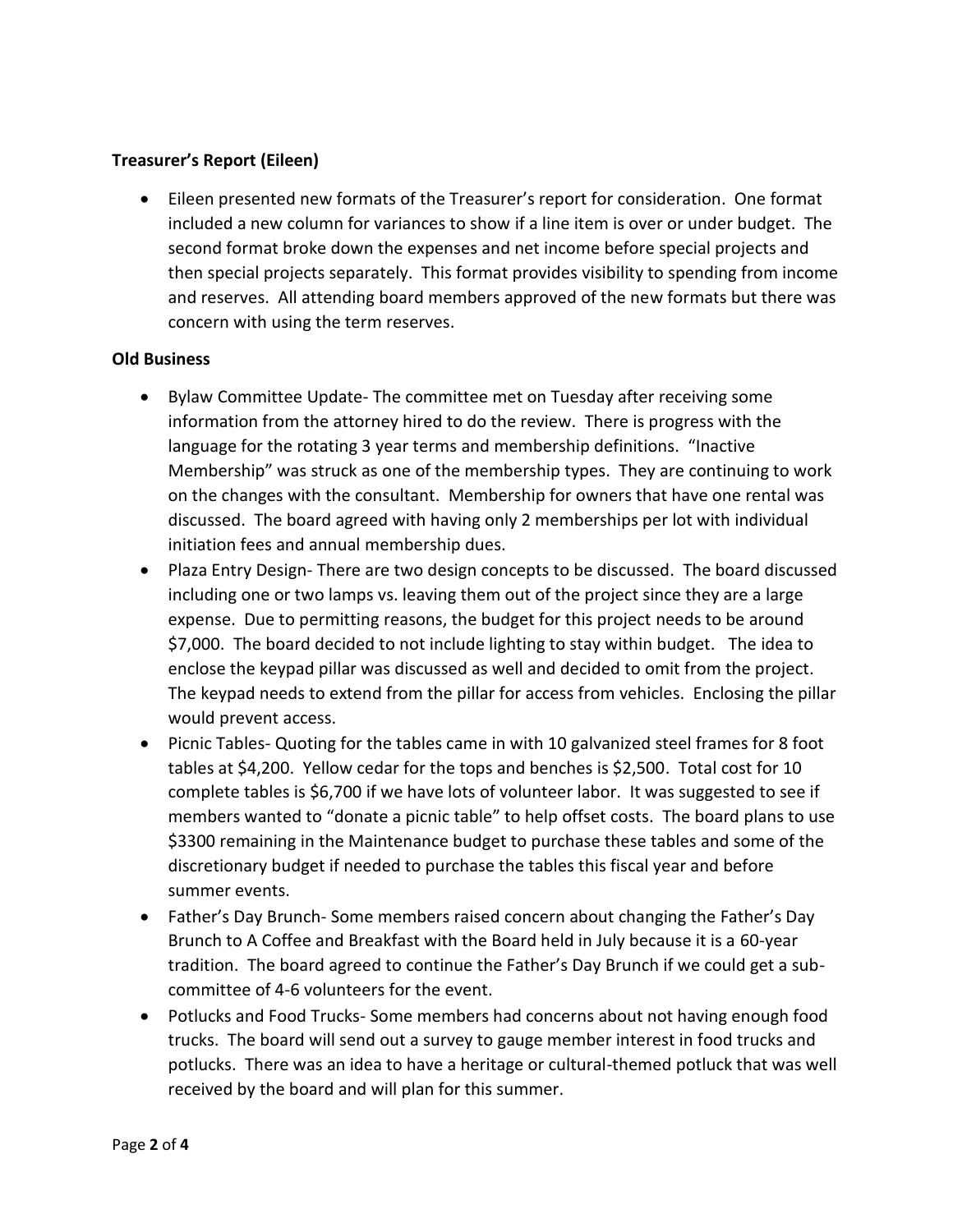• Nominating Committee- There was concern with communications to the nominating committee and recruitment of potential new board members. Everyone agreed that candidates should have a level of commitment to the club, no personal agenda, skills alignment, and a good understanding of the time commitment. Current needs are for a Treasurer and Communications.

### **New Business**

- Security Cameras at the Plaza and Tennis Courts- It was prosed to place wildlife cameras at each club property. They are not connected to internet but images can easily be retrieved if there is an incident. This information can be shared with the police by request. The board will survey members for their opinion on use of the cameras.
- Leashed Dogs on the Beach- Tabled until the next meeting due when this can be discussed along with other proposed rule changes.

# **Committee Reports**

Maintenance (Toni) - absent

Communications (Melody)- absent

### Membership (Ali)

• Nothing to report at this time.

Property Interests (Gary)

- The property tax appeal for club swamp/wetland area is scheduled for June and will be done with assistance from Steve Swank.
- There is some encroachment on club property that needs to be addressed by the entire board in communications. There are 3- 4 current issues to address.

### Trees (Jim)

- Jim has received new tree trimming requests with 1 in the proper format and 2 verbal requests. Of concern is a tree where the hill slid away which is being evaluated as a dangerous tree. A core sample is needed but the arborist did not have the equipment available at the time. Jim will follow up for further evaluation of the suspect tree.
- A member is throwing yard and tree trimmings on the trail.
- Arborist chips are being placed at the base of the tree and on the dog trail. Gravel is also being used to fill the steps on the dog trail.
- Gary, Brian and Jim spent 3 hours walking the property and trails with the arborist to get a quote for a survey the trees on club property. For \$5,000 the arborist can provide a baseline catalog for all of the trees. We are still waiting for a detailed proposal and work won't be done for another 2-3 months. The catalog should reduce the need for members to submit tree requests. Once the baseline is established, the trees can be